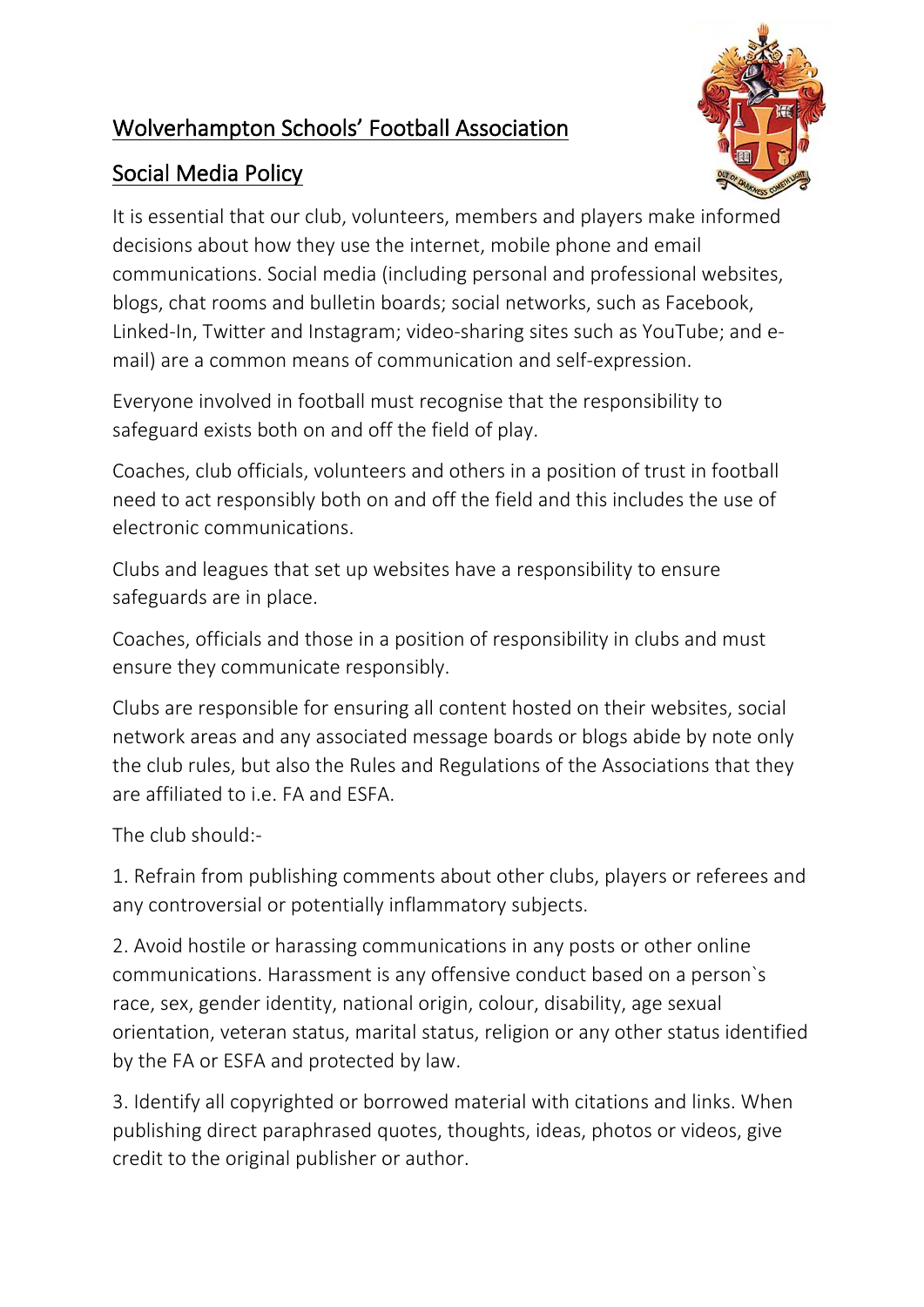4. If it maintains a website, blog, chat room, video-sharing site, bulletin board or other social media that promotes their club, should remember they are responsible for reviewing responses to online posts and resolving any concerns about the propriety of the responses before they are posted.

5. If a blogger or any other online participant posts an inaccurate, accessory or negative comment about the club or anyone associated with the club, do not respond to the post and contact the FA or ESFA for guidance/advice.

#### Recommendations

If your club decides that the most effective way of communicating to your players is via a social networking site then the club is strongly advised to set up an account in the name of the club and explicitly for use by named members, volunteers, parents and carers solely about football matters e.g. fixtures, cancellations and team selection.

At no time should there be any personal communications, banter or comments.

Clubs should appoint an appropriate adult(s) to monitor the content of their websites. Social networking is a cost effective way to communicate and easy to set up, but labour intensive to run. Children and young people should be advised by their coaches and parents/ carers to always tell an adult they trust about communications that makes them feel uncomfortable or where they have been asked not to tell their parents/ carer about communication.

Therefore we would suggest that as a general principle coaches, managers etc. should avoid using social networking sites as the primary way of communications with players.

### Do

• Ensure all the privacy settings are locked so that the page (s) are used explicitly for club matters and are not used as a place to meet, share personal details or have private conversations.

• Nominate a club official to monitor the club social networking page regularly and remove access for anyone behaving inappropriately.

• Make sure everyone within you club knows who is responsible for monitoring the content of the social networking areas and how to contact them.

• Provide all users with the best practice guidance using social networking sites.